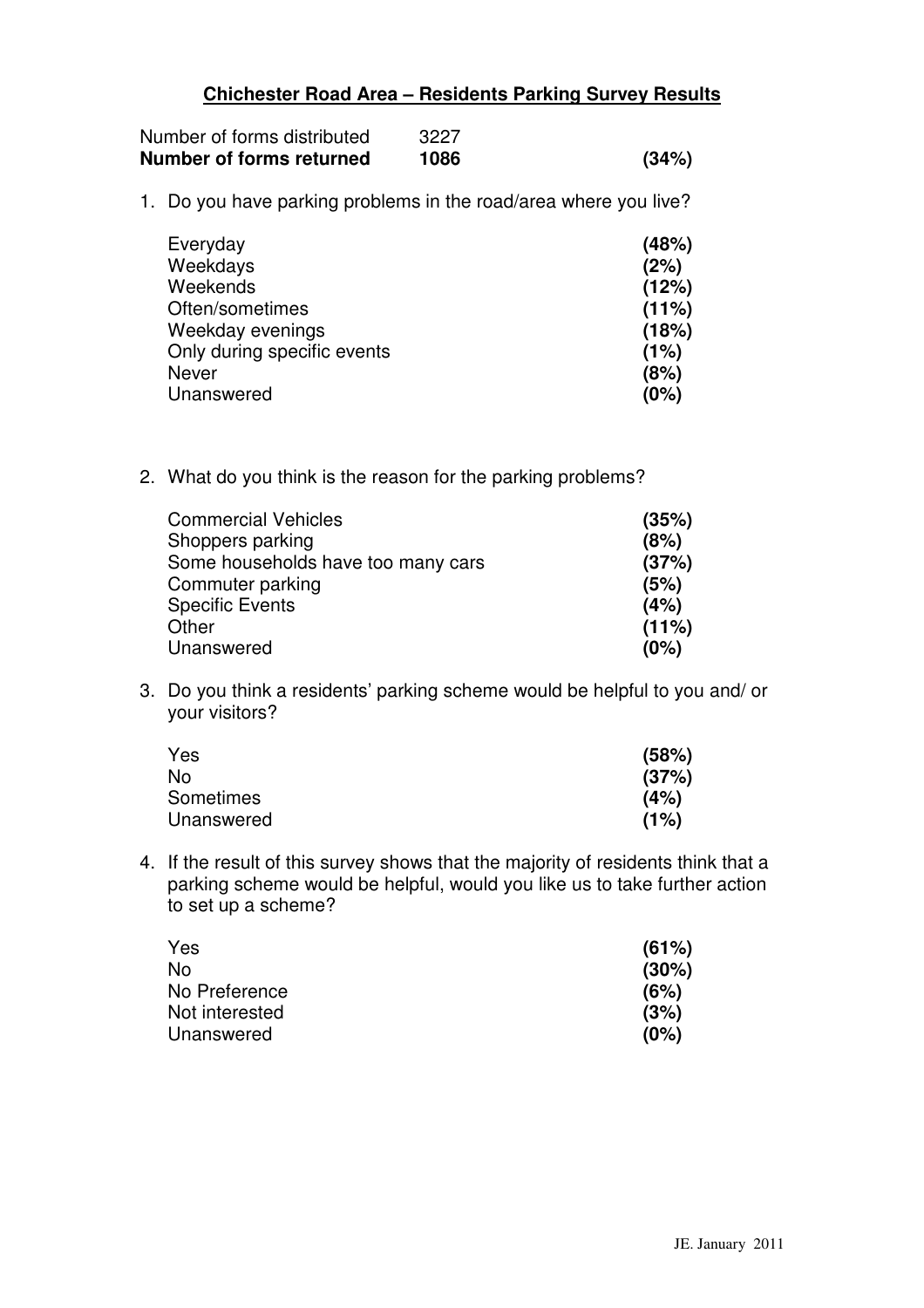5. If the result of this survey shows that the majority of residents think that a parking scheme would be helpful, which days of the week do you think it should run?

| 7 days a week          | (61%) |
|------------------------|-------|
| Weekends only          | (2%)  |
| Monday to Friday       | (8%)  |
| Other                  | (2%)  |
| Not interested/no days | (27%) |
| Unanswered             | (0%)  |

6. What time of the day do you think the parking scheme should run?

| 24hours                 | (45%) |
|-------------------------|-------|
| 6pm-6am                 | (23%) |
| 6am-6pm                 | (4%)  |
| Other                   | (2%)  |
| Not interested/no times | (26%) |
| Unanswered              | (0%)  |
|                         |       |

7. Do you think a residents' parking scheme was introduced in your area that it should include a period of free parking for visitors, trades people and traders?

| Yes            | (68%) |
|----------------|-------|
| No             | (15%) |
| No preference  | (7%)  |
| Not interested | (10%) |
| Unanswered     | (0%)  |
|                |       |

8. How long do you think this period of free parking should be for?

| (16%) |
|-------|
| (31%) |
| (24%) |
| (17%) |
| (12%) |
| (0%)  |
|       |

9. Is the address we sent this survey to your home or business address?

| Home            | (96%) |
|-----------------|-------|
| <b>Business</b> | (2%)  |
| Both            | (2%)  |
| Unanswered      | (0%)  |
|                 |       |

10.How many vehicles registered to the area?

1171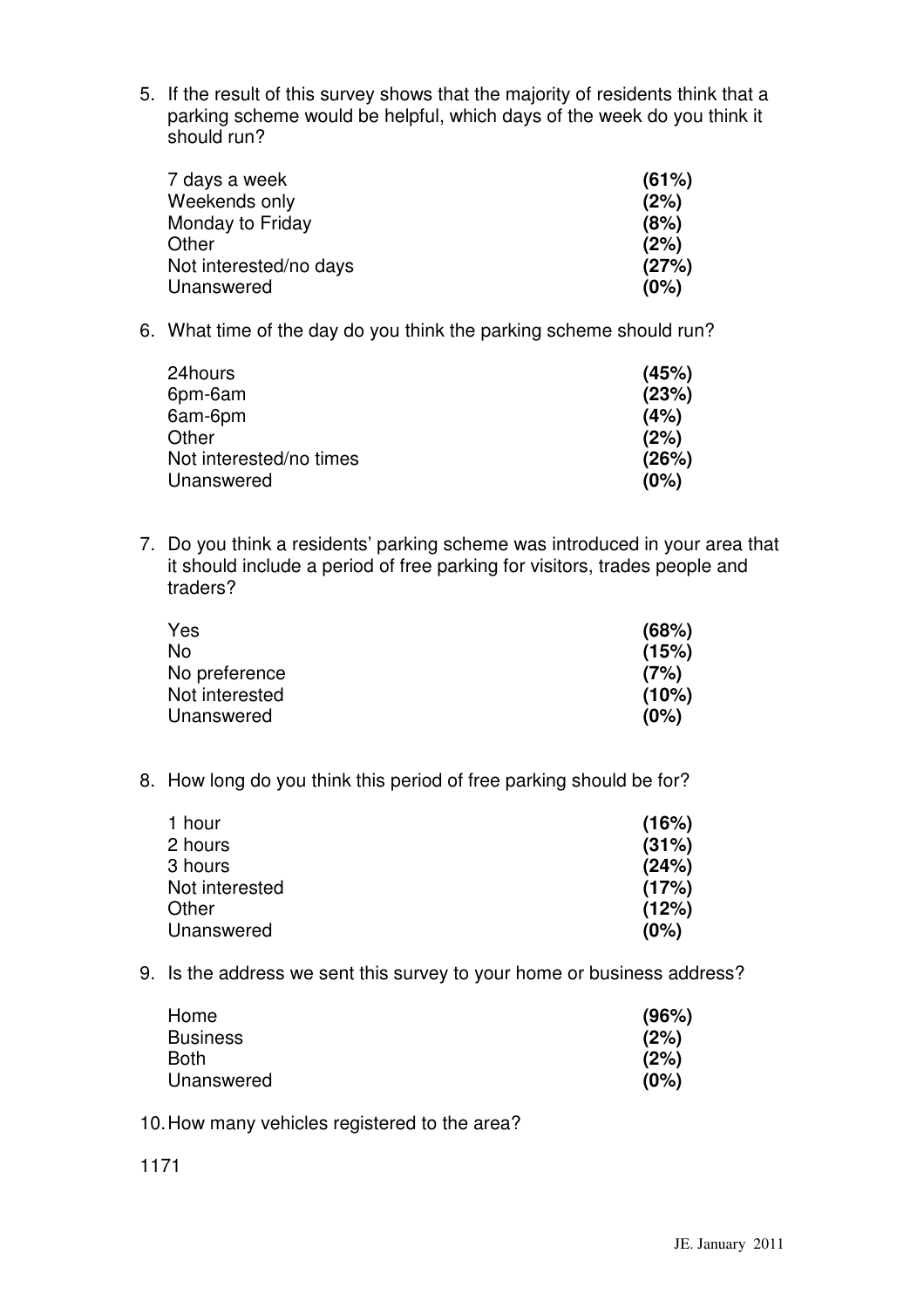## **Road Breakdown**

| <b>Roads</b>         | <b>Residents</b><br>For | <b>Residents</b><br><b>Against</b> | <b>Residents</b><br><b>Sometimes</b> | <b>Not</b><br><b>Answered</b> | <b>Responses</b><br><b>Received</b> | No. Of<br><b>Properties</b> |
|----------------------|-------------------------|------------------------------------|--------------------------------------|-------------------------------|-------------------------------------|-----------------------------|
| <b>Ashling Lane</b>  | $\mathbf 0$             | 1                                  | $\mathbf 0$                          | $\mathbf 0$                   | 1                                   | 12                          |
| <b>Balfour Rd</b>    | 14                      | 6                                  | 1                                    | 1                             | 22                                  | 53                          |
| <b>Basin St</b>      | 4                       | $\overline{4}$                     | $\mathbf 0$                          | $\mathbf 0$                   | 8                                   | 39                          |
| <b>Beaulieu Rd</b>   | 17                      | 10                                 | 0                                    | $\overline{0}$                | 27                                  | 62                          |
| <b>Bedhampton Rd</b> | 17                      | 10                                 | 1                                    | $\mathbf 0$                   | 28                                  | 74                          |
| <b>Belgravia Rd</b>  | 10                      | 10                                 | 1                                    | 1                             | 22                                  | 56                          |
| <b>Beresford Rd</b>  | 21                      | 12                                 |                                      | 1                             | 35                                  | 55                          |
| <b>Bosham Rd</b>     | 11                      | 5                                  | 0                                    | 1                             | 17                                  | 61                          |
| <b>Burlington Rd</b> | 16                      | 8                                  | 1                                    | $\mathbf 0$                   | 25                                  | 57                          |
| <b>Carnarvon Rd</b>  | $\overline{7}$          | $\mathbf 0$                        | 1                                    | $\mathbf 0$                   | 8                                   | 13                          |
| <b>Chichester Rd</b> | 75                      | 41                                 | 11                                   | $\overline{2}$                | 129                                 | 411                         |
| <b>Copnor Rd</b>     | 5                       | $\overline{7}$                     | 0                                    | $\mathbf 0$                   | 12                                  | 73                          |
| <b>Drayton Rd</b>    | 24                      | 16                                 | 0                                    | 0                             | 40                                  | 105                         |
| <b>Emsworth Rd</b>   | 30                      | 11                                 | $\mathbf{2}$                         | 1                             | 44                                  | 129                         |
| <b>Epworth Rd</b>    | 19                      | 10                                 | $\pmb{0}$                            | $\pmb{0}$                     | 29                                  | 52                          |
| <b>Farlington Rd</b> | 20                      | 19                                 | 1                                    | $\mathbf{1}$                  | 41                                  | 109                         |
| <b>Funtington Rd</b> | 17                      | 10                                 | $\overline{c}$                       | 1                             | 30                                  | 62                          |
| <b>Havant Rd</b>     | 32                      | $6\,$                              | 1                                    | $\pmb{0}$                     | 39                                  | 151                         |
| <b>Kensington Rd</b> | 10                      | 12                                 | $\pmb{0}$                            | $\pmb{0}$                     | 22                                  | 43                          |
| <b>Kingston Rd</b>   | 5                       | 5                                  | $\pmb{0}$                            | $\boldsymbol{0}$              | 10                                  | 78                          |
| <b>London Rd</b>     | $\overline{c}$          | 3                                  | $\pmb{0}$                            | $\pmb{0}$                     | 5                                   | 66                          |
|                      |                         |                                    |                                      |                               |                                     |                             |